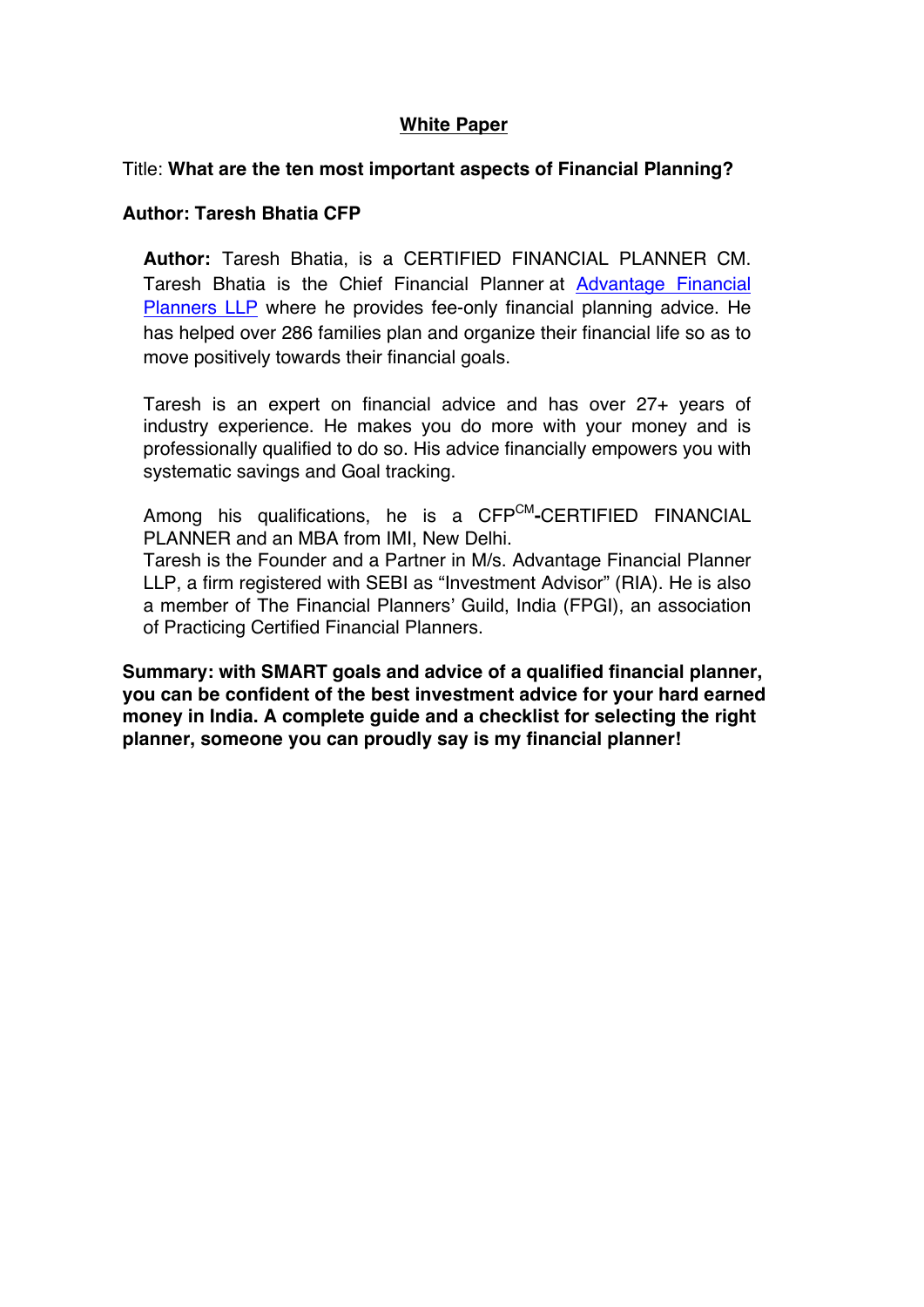# **What are the ten most important aspects of Financial Planning?** By Taresh Bhatia CFP

When Mr. Rajesh Kumar asked his financial planner the following ten questions as he wanted to make sure that he taking the right step for his personal financial planning, his advisor gave the respective answers

What exactly would you do in financial planning? What is the role of a financial planner in India? What is the importance of financial planning in India?

Before you begin any road journey, you need two things: a compass and the right roadmap. Likewise, you need directions and the right blueprint before you make any investments. Then, decisions made rationally, and not emotionally, would help you reach your destination, within the given time frame and risk profile. Without a financial plan is like making a house without foundations and having limited scope for building further. In India, most of the investments decisions are made in, so called "insurance policies" on emotional appeals and hence the consideration for having the correct personalized financial plan is critical.

Why is it important to have personalized financial plan? What are the steps of financial planning?

#### Having SMART goals is the first step.

Like a doctor who first checks your pulse, understands your problems, advises some tests, a financial advisor would first understand your income- expenses, goals, time horizon, risk taking ability and then develop a financial plan personalized individually for you and your family.

Your personal financial plan would include advise on your life security ( your financial assets less liabilities, adding future liabilities etc and hence if you need and how much you need life insurance, where do you buy, how much to buy life insurance and what are the do's and don't's also), children's education and marriage planning, your retirement planning, wealth creation, your health insurance ( including basic indemnity insurance, critical insurance and accident), Your other high end goals like house, car, holidays etc. and will and estate planning.

What are the top thumb rules for personal financial Planning? What are the elements or characteristics of financial planning?

Inflation, risk profile, time horizons, past investments done, Saving possible from reducing monthly expenses from net income, current investments, current savings, current insurance (life, health etc)- are all the elements to be considered before your financial plan can be started. Inflation linked future value of each goal less of current investments done leads to the gap and that leads to developing your future investments strategy.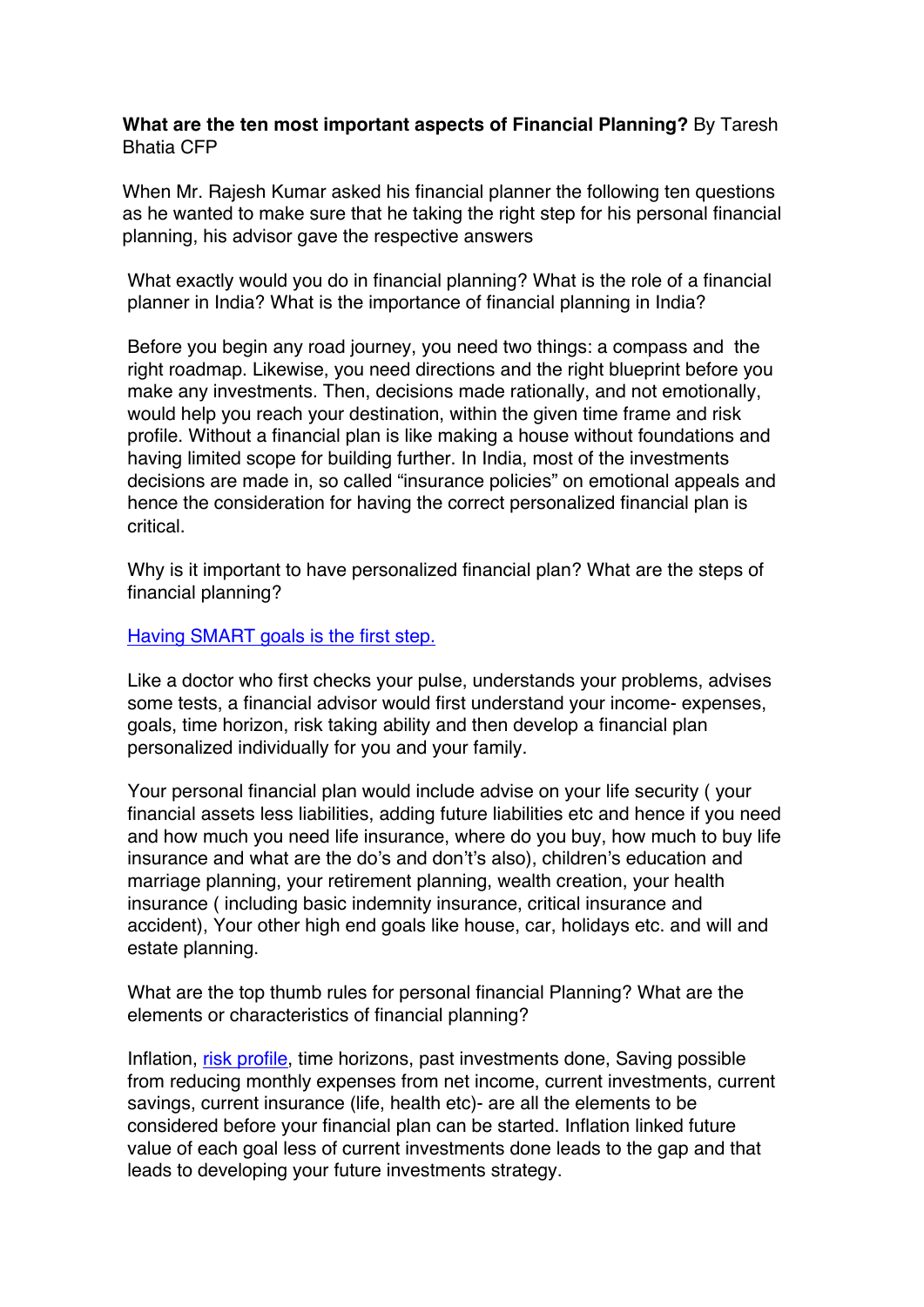To be able to provide all these inputs and help your financial planner to develop your personal financial plan are the top thumb rules.

Who is qualified to give financial advice? Is there some certification necessary for giving financial advice? 10 questions to ask when finalizing your financial planner?

It depends on how exactly your financial planner would behave when he gives his recommendations. If he or she recommends some insurance or mutual funds only at the end of his advise and doesn't charge you're a fee for his advice, its time to understand his actual intention! Buyer Beware! Look out for these signs and ask these questions

In India, CFP, (CERTIFIED FINANCIAL PLANNER $<sup>CM</sup>$ ) Certification is a mark of</sup> excellence granted to individuals who meet the stringent standards of education, examination, experience and ethics. It is the most prestigious and internationally accepted Financial Planning qualification recognized and respected by the global financial community.

10 reasons for choosing a certified financial planner

Would an independent investment advisor be different from a financial planner?

An independent, qualified, experienced, educated and is a fee based investment advisor is the right combination.

How do you find out the best financial advisors in India? How do I find out someone whom I can proudly call my financial planner?

Next, to hire one of the above mentioned, you need to: 1) search and locate appropriate financial planner and the need for a CERTIFIED FINANCIAL PLANNER CM (CFP CM). 2)search for his or her qualifications 3)be sure of what and what kind of person you need 4)have meeting, rather pre meeting to decide your liking and preferences 5)whether that person is experienced 6)whether that person is qualified 7)what are the services he or she is going to offer 8)what are the fees and fees structure 9)check on legal frameworks 10)check on compliance and other regulations 11) how to ensure your information would be kept confidential 12) Google search for that shortlisted person to find out more about him or her on socials

Can I see a sample financial plan before I start?